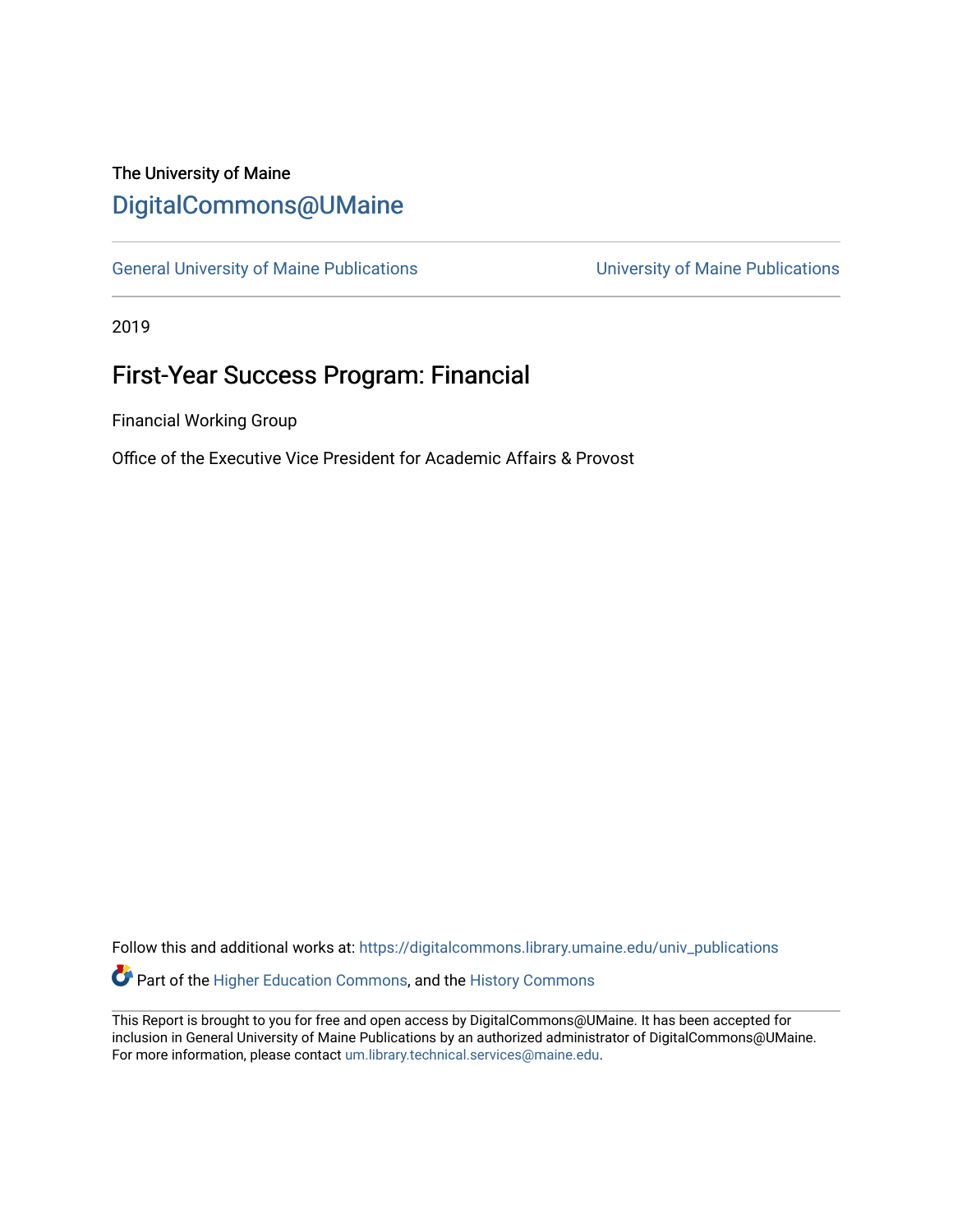## **Financial Working Group - Chair: Connie Smith, Office of Student Financial Aid Final Report - May 31, 2019**

## **Charge**

Develop a set of recommendations about ways financial aid might be used to increase first year student retention.

## **Recommendations**

The Financials Working Group has created the following recommendations to help remove financial barriers that may be a factor in retaining first-year students at the University of Maine. In the work of the Financial Working Group, four key areas of concern related to financial barriers and retention emerged. The recommendations have been not only sorted by priority but also grouped by the key areas in which they fall.

- 1. Financial Aid Awarding Policies
	- **a. Create a persistence incentive scholarship program for continuing students.**

In an effort to encourage students to not only persist from semester to semester, but also in alignment with Think 30 and getting students to complete 30 credits in an academic year, we propose that institutional funds be allotted to allow for a persistence incentive scholarship. Parameters for this scholarship can be flexible. For example, if a student completes a specified number of credits each academic year, they could receive \$1,000-\$3,000 in a persistence incentive scholarship. We are proposing focusing on "at-risk" students, so either continuing students who are eligible for Federal Pell Grant, or piloting this with continuing INSPIRE Maine students. Targeted marketing of an award program like this not only encourages students to be thinking about their long-term educational plan, but also assists in reducing overall loan debt.

Based on 2018-2019 data, the following are the number of students who are eligible for Federal Pell Grant and were enrolled in a minimum of 12 credits (fulltime) each semester in each cohort based on an anticipated persistence rate (current persistence rate plus the institutional persistence increase goal of 5%) across each cohort moving into 2019-2020.

| <b>Cohort</b> | <b>Number of Students</b><br>taking into account<br>current persistence<br>rates plus goal of<br>5% increase |
|---------------|--------------------------------------------------------------------------------------------------------------|
| Freshman      | 520                                                                                                          |
| Sophomore     | 399                                                                                                          |
| Junior        | 277                                                                                                          |
|               |                                                                                                              |
| Total         | 1,196                                                                                                        |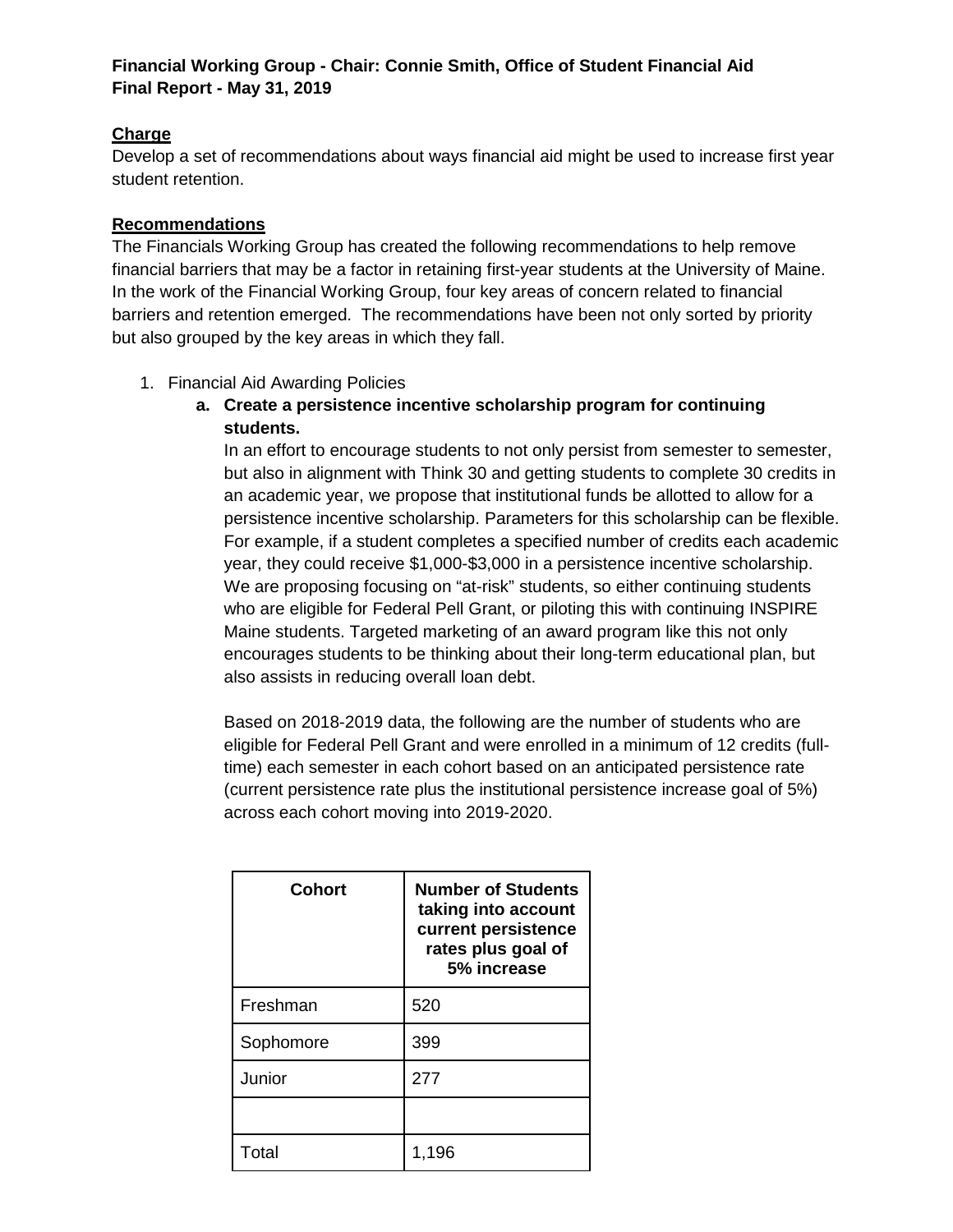We recommend incrementally increasing the amount of scholarship awarded to each grade level. This increase would supplement students' reduced need-based aid eligibility which results from increased Federal Loan eligibility as students advance grade levels. Advancing freshman would be awarded \$1,000 for their sophomore year. Advancing sophomores would be awarded \$2,000 for their junior year. Advancing juniors would be awarded \$3,000 for their senior year.

Based on these parameters the following is the estimated expense of instituting a persistence scholarship.

| <b>Cohort</b> | <b>Estimated \$</b><br><b>Amount</b> |
|---------------|--------------------------------------|
| Freshman      | \$520,000                            |
| Sophomore     | \$798,000                            |
| Junior        | \$831,000                            |
|               |                                      |
| Total         | \$2,149,000                          |

**b. Expand the pilot INSPIRE Maine scholarship program to include not only the monetary value of the award, but also a structured support for students in this program, through their first-year.**

During the 2019-2020 academic year, the University of Maine is piloting the INSPIRE Maine Scholarship program. INSPIRE Maine guarantees that a student meeting the requirements, will receive enough federal, state, and institutional grant and scholarship funds to cover the cost of tuition and fees for the academic year. This program is targeted to in-state students who are eligible for Federal Pell Grant and have a strong high school academic record - our low income Maine families. It is proposed that as we move into the 2020-2021 cycle, INSPIRE Maine becomes more than just a financial aid initiative. Students who are eligible for the INSPIRE Maine Scholarship would receive additional advising support from student support services, academic advisors, and financial aid advisors prior to coming to campus and through their first year. By requiring a certain number of advising sessions (i.e. students would be required to meet with a financial aid advisor at least once per semester, or at certain checkpoints throughout the semester they would meet with their academic advisor or student support services), the campus would ensure that this higher risk population of students are being special handled. Additional outreach and communication can also be targeted to this group around FAFSA and verification completion, financial literacy, and other important student success topics.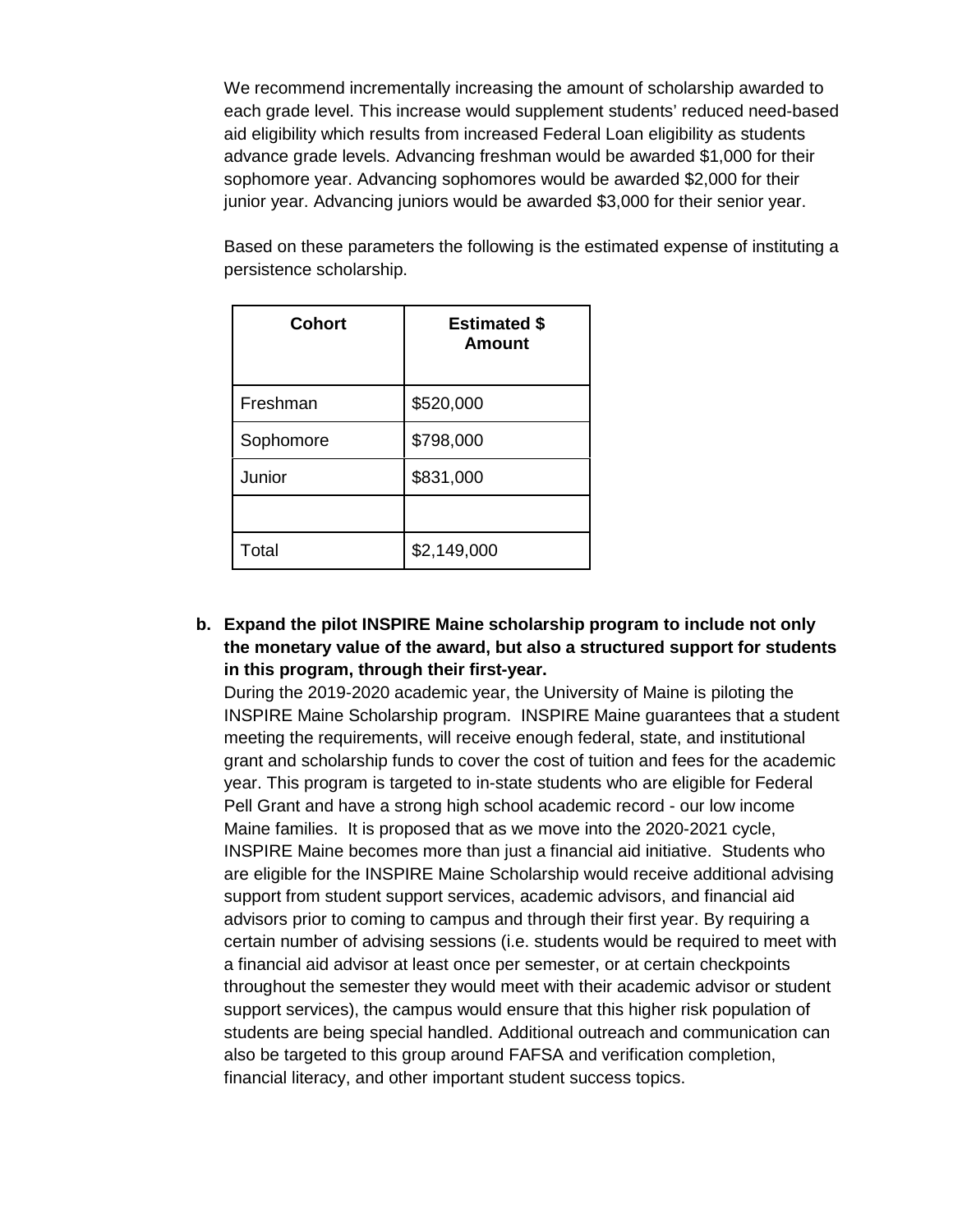## **c. Purchase a scholarship management tool to manage University, Foundation, and outside scholarship administration.**

UMaine is in dire need of software to help us manage restricted scholarships, currently numbered at over 2,000 and growing rapidly. With a scholarship management tool the Office of Student Financial Aid would be able to award restricted and college scholarships to students earlier in the awarding cycle including matching first year students with potential scholarship money sooner in the award year, eliminating the need to exchange funds after students have been awarded, provide a central repository for fund data such as scholarship criteria, financials, donor information, and recipient data, provide a central, branded, online location for students to access information about, and apply for, scholarships, auto-match students to applicable scholarship opportunities, better connect donors and recipients through online profiles and thank you letters, improve donor reporting capabilities, and improve internal reporting capabilities. Successful implementation of a scholarship management tool will result in improved access to scholarships for students, better fund utilization, internal processing efficiencies, more opportunity for donor/recipient interaction, and ultimately enhance our stewardship efforts.

## **d. Allocate funds to create an Institutional Work Initiative program (mirroring the Federal Work-Study Program).**

Currently UMaine offers on-campus work opportunities for students who have been awarded Federal Work-Study and students who have not. Students who have not been awarded Federal Work-Study have limited options for on-campus employment since department funds used to hire students are limited. Research shows that working on-campus can be directly related to a student's persistence in college. From building strong on-campus connections through their employing department, earning discretionary funds to assist with educational expenses, helping students learn time management skills, and developing important skills for resumes, there are countless benefits of on-campus, part-time employment. As such, we recommend creating an Institutional Work Initiative, that allocates work-funds to students who may not have Federal Work-Study eligibility to incentivize campus departments to hire more student employees. We recommend allotting \$150,000 to this program to provide approximately 50 \$3,000 awards during the academic year.

#### 2. Communication

**a. Use technology as a tool to more effectively communicate across generational gaps. Create multi-use video content to target parents, students, and high school counselors.**

We recommend creating targeted video content, including short tutorials and webinars be created to more effectively communicate financial information. This content would be accessible via website and social media outlets. In addition, this content could be easily integrated into First Year Success courses or as training requirements for first-year students. Video content via webinars hosted by Financial Aid throughout the recruitment season for high school counselors is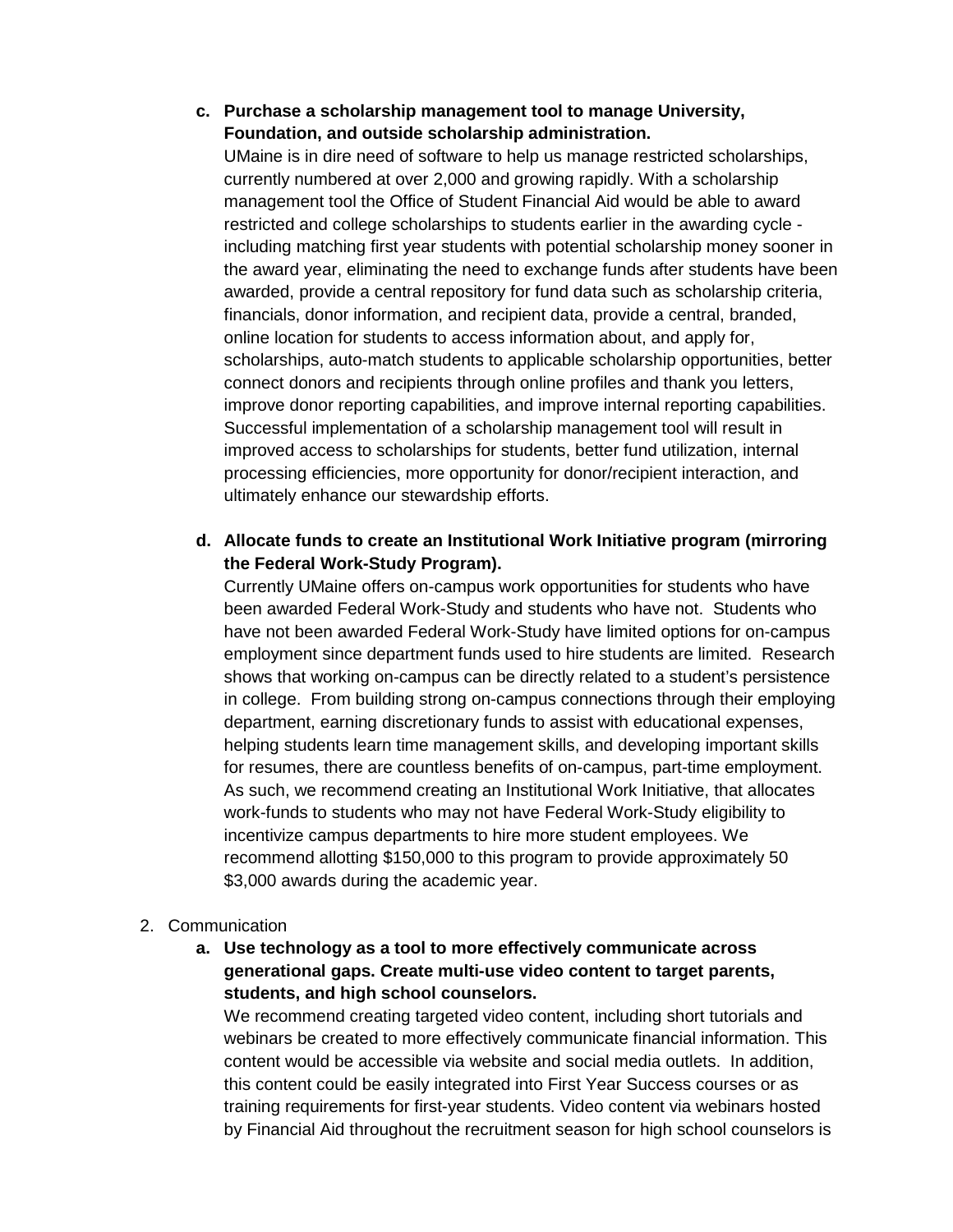another way to engage high school students (and counselors) about important financial aid information prior to their first semester at UMaine.

**b. Implement proactive billing communication and flexible payment plan options through the Bursar's Office by acquiring outreach resources through ECSI.** 

ECSI is a third-party servicer that provides a product called RecoverySelect. There are two main focuses of this product. The first is to provide flexible payment plan options for students. Currently, the Bursar's Office offers semester-based payment plans which have limited flexibility. The flexibility of RecoverySelect's payment plans allow students to spread payments over a greater period of time. It is anticipated that more flexible payment plan options would result in greater student return each semester. The second focus of this product is the outreach and communication for students with balances each semester. This product provides letter, mail, email, and online communications to students to resolve balances sooner (allowing students to re-enroll and return). This type of proactive accounts receivable outreach is currently unable to be done in-house due to lack of staffing to perform such tasks.

- 3. Collaboration with Academic Advisors and Faculty
	- **a. Develop a training/communication plan with academic advisors and faculty so they are better equipped to communicate with students about basic financial matters and can identify when a student needs to be referred to the Financial Aid Office.**

To better equip academic and faculty advisors with the information needed to provide basic financial aid guidance to students, and to identify when the student should be referred to the Office of Student Financial Aid, we propose that required financial aid trainings be provided to academic advisors throughout the academic year. In addition to in-person trainings, a communication plan would be created so that a direct pipeline between important financial aid information and updates exists. For example, committing to the creation of a monthly financial aid newsletter for advisors, providing in-person financial aid "on call" hours in advising center, and providing publications and materials to advisors and faculty.

#### 4. Outreach/Education

**a. Expand Maine high school outreach, to provide financial education to high school families and high school counselors.**

Expanding outreach to Maine high schools will not only assist in creating and strengthening relationships with high schools but also in educating high school seniors and families about important financial aid information before they get to campus and before it potentially becomes a barrier for retention. This outreach includes, but is not limited to: financial aid advisors providing in-person assistance/presentations during key financial times (FAFSA filing, Verification, Reading Financial Aid Awards, Estimating Bills, Loan Borrowing), providing publications and resources to high school counselors, and establishing the UMaine Office of Student Financial Aid as the authority for financial aid information in the State of Maine. There is an opportunity to collaborate with FAME (Finance Authority of Maine) and MASFAA (Maine Association for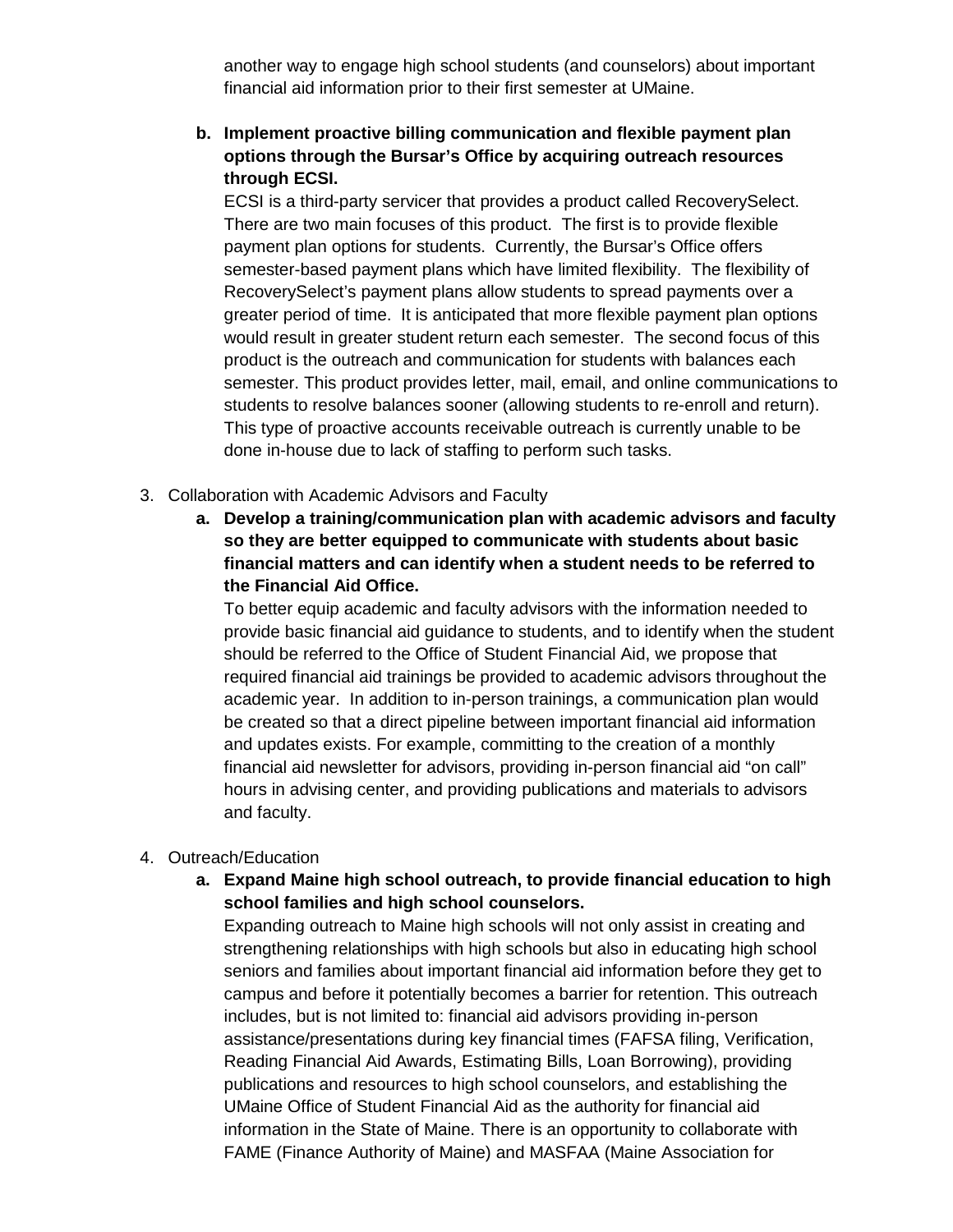Financial Aid Administrators), who through their already established programs, have a strong presence in Maine high schools.

## **Background/Rationale**

## *What Global evidence is there that financial factors impact first year retention at four-year institutions?*

Our group identified multiple sources of evidence that supports the above key areas of focus. To view specific sources, please refer to the attached Works Cited.

## *How do financial factors impact first year retention at UMaine, and how have UMaine's financial aid policies and practices been used to offset negative impacts?*

The role of the UMaine Financial Aid Office has evolved. From being primarily a "student service" office, we have moved into a more prominent role in the area of enrollment management, highlighting the importance of financial aid in not only the recruitment of UMaine students, but also in retaining them. This shift has required the financial aid office to change UMaine's packaging philosophies, which has caused both positive and negative impacts. The amount of merit being awarded to incoming students has substantially increased - every new student receives some kind of merit award, and receives it for all four years. This guarantee of merit, provided that they maintain renewal criteria, supports student retention. Moving from need-based packaging to merit-based packaging has presumably had negative impacts on retention efforts. Our neediest (low income/Federal Pell Grant eligible) out-of-state students are receiving significant merit awards, however their eligibility for other need-based University funds has decreased. As a result, their net award amounts have decreased over the years. This overall decrease in need-based aid has resulted in a lower retention rate for some of these students.

We have identified students who are eligible for Federal Pell Grant as a population at high risk of not being retained. In examining data from three years of incoming first-time, full-time fall admits, from the Fall 2015, Fall 2016, and Fall 2017 cohorts, approximately 42% of the students were high-need and not retained (Financial Characteristics of Retained and Non-Retained First-Year Students, 2019). In this context, many of our above recommendations were developed to address this population.

#### **Resource Information**

Below are the initial estimated key resources that would need to be considered to implement each of the recommendations noted previously.

- 1. **Create a persistence incentive scholarship program for continuing students.** Estimated figures are calculated based on the following:
	- Federal Pell Grant-eligible students
	- Tiered scholarship amounts by grade level

*Total estimated spend in one academic year:* \$2,149,000 *Estimated spend for each grade-level-First Year:* \$520,000 *Second Year:* \$798,000 *Third Year:* \$831,000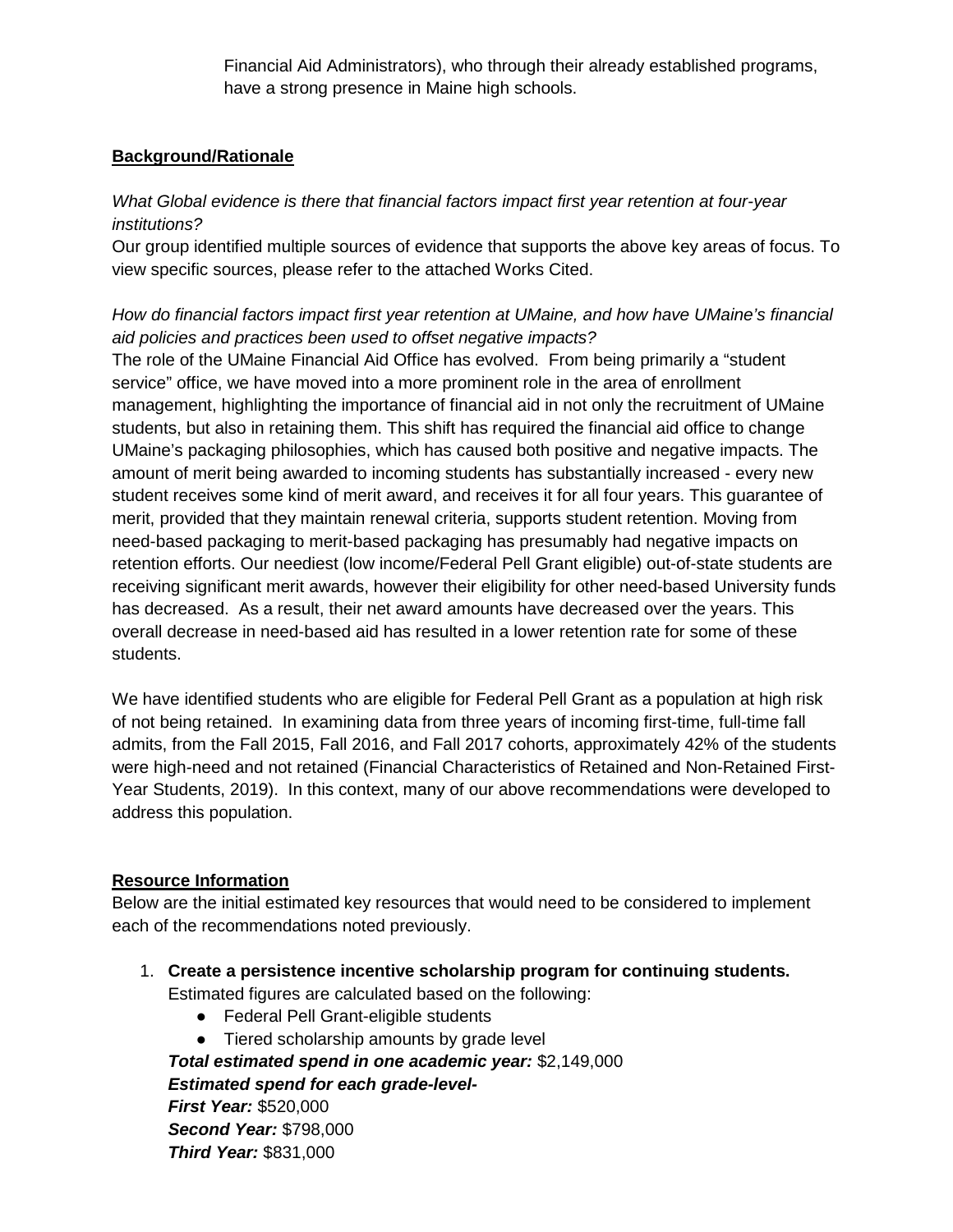2. **Expand the pilot INSPIRE Maine Scholarship program to include not only the monetary value of the award, but also a structured support for students in this program, through their first-year.**

Operating Expenses: N/A Personnel: N/A Space: N/A Equipment: N/A Software: N/A

3. **Purchase a scholarship management tool to manage University, Foundation, and outside scholarship administration.** 

Operating Expenses/Software: \$133,900 for 3 years. Personnel: 1 staff member required to manage implementation, training, and maintenance of the tool Space: N/A Equipment: N/A

4. **Use technology as a tool to more effectively communicate across generational gaps. Create multi-use video content to target parents, students, and high school counselors.**

Operating Expenses: Budgetary funds needed for video/webinar software expenses, video recording equipment.

Personnel: 1-2 additional staff members needed to commit time to video/webinar content creation and production.

Space: N/A

5. **Implement proactive billing communication through the Bursar's Office by acquiring outreach resources through ECSI.**

Operating Expenses/Software: \$25,000 in the first year, \$20,000 annually after first year. Personnel: N/A Space: N/A

Equipment: N/A

6. **Develop training/communication plan with academic advisors and faculty to be better equipped to communicate with students about basic financial matters, and be to be more comfortable identifying when a student needs to be referred to Financial Aid Office.** 

Operating Expenses: Additional printing/content creation budgetary funds would be needed to ensure adequate distribution of key financial aid materials to academic and advising areas.

Personnel: N/A Space: N/A Equipment: N/A Software: N/A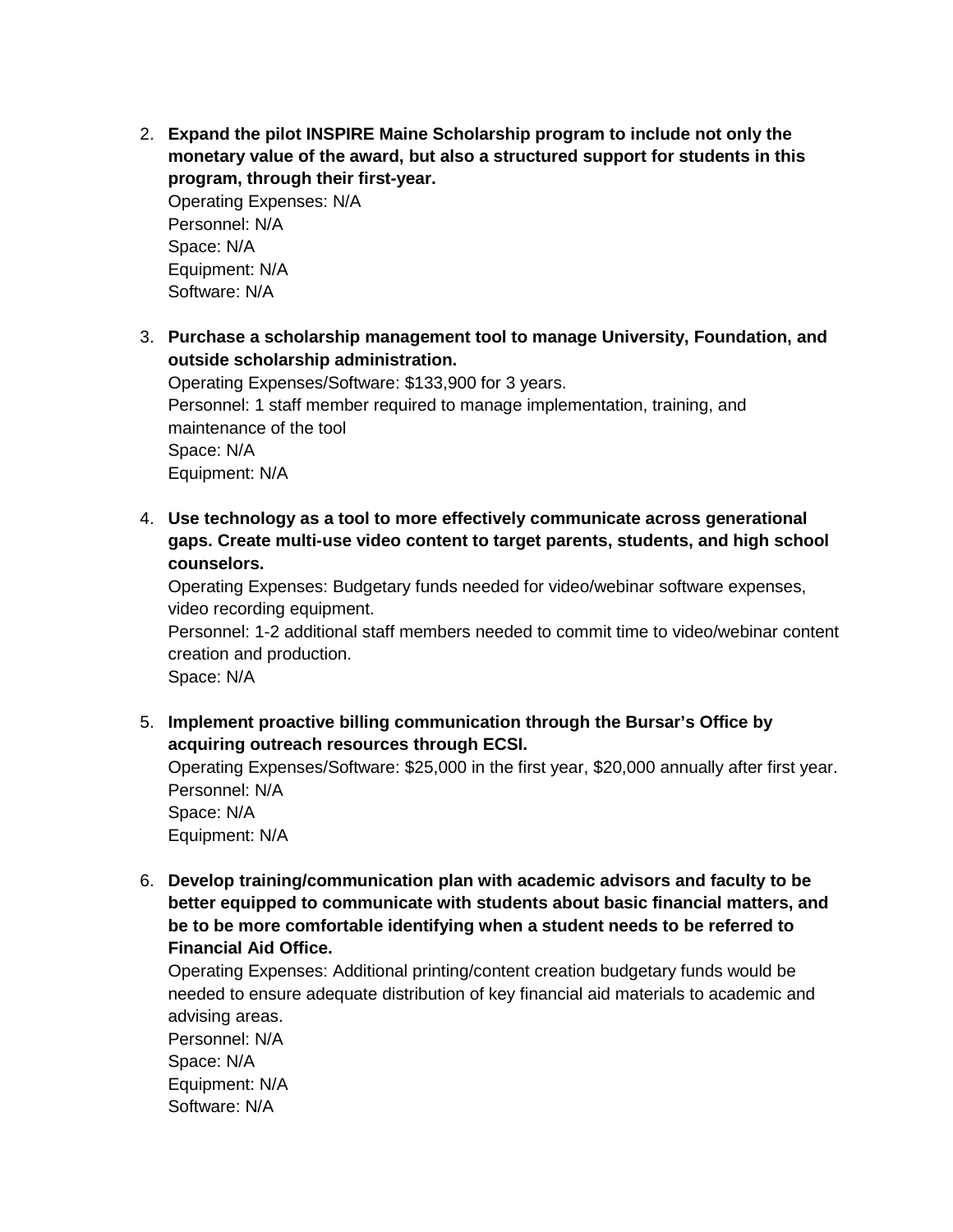7. **Expand Maine high school outreach, to provide financial education to high school families and high school counselors.**

Operating Expenses: Additional funds for travel expenses (in-state) would be needed. Personnel: Additional staff (2-3) would be needed to commit the time to the travel and outreach efforts of this recommendation.

Space: N/A Equipment: N/A Software: N/A